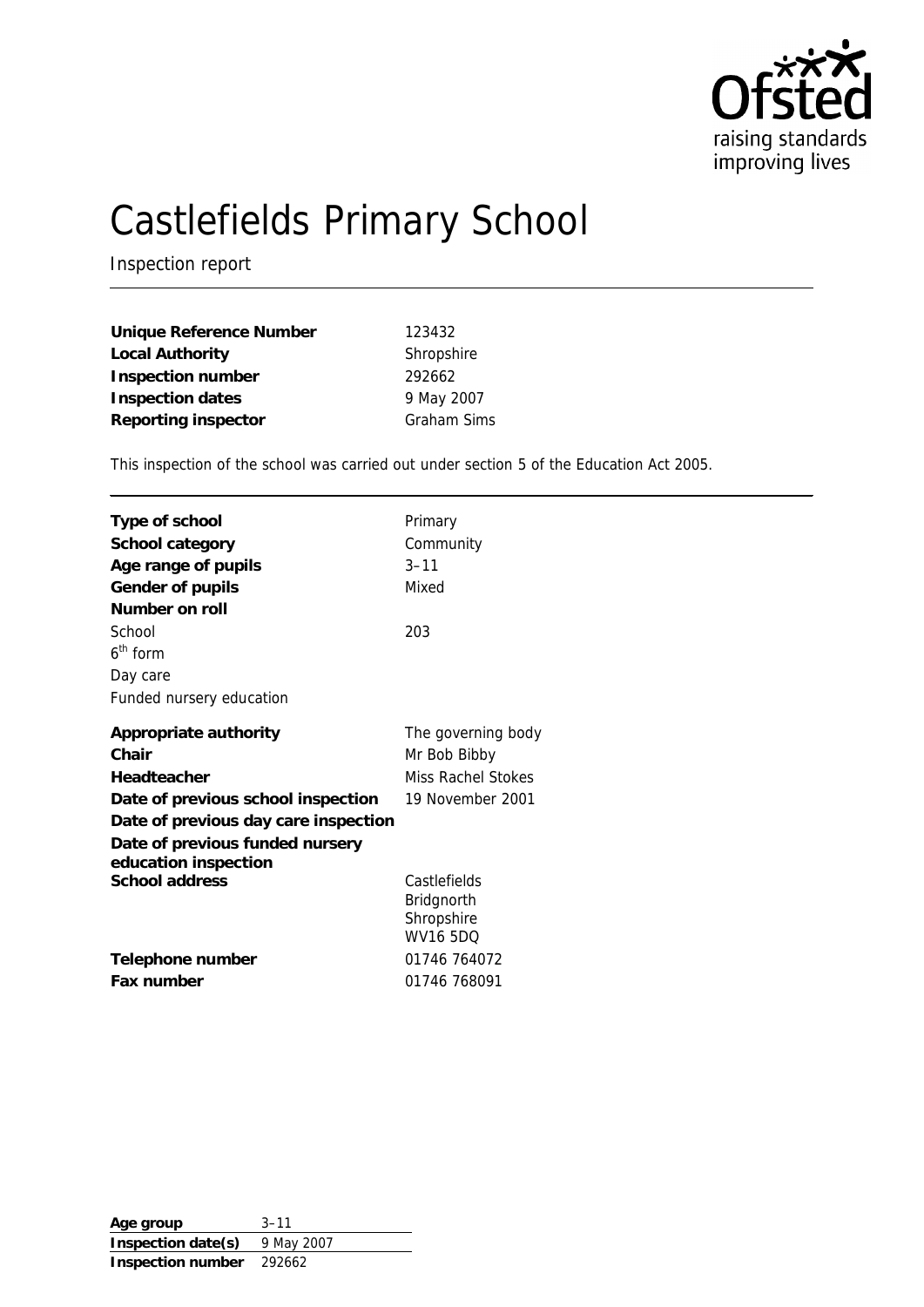© Crown copyright 2007

#### Website: www.ofsted.gov.uk

This document may be reproduced in whole or in part for non-commercial educational purposes, provided that the information quoted is reproduced without adaptation and the source and date of publication are stated.

Further copies of this report are obtainable from the school. Under the Education Act 2005, the school must provide a copy of this report free of charge to certain categories of people. A charge not exceeding the full cost of reproduction may be made for any other copies supplied.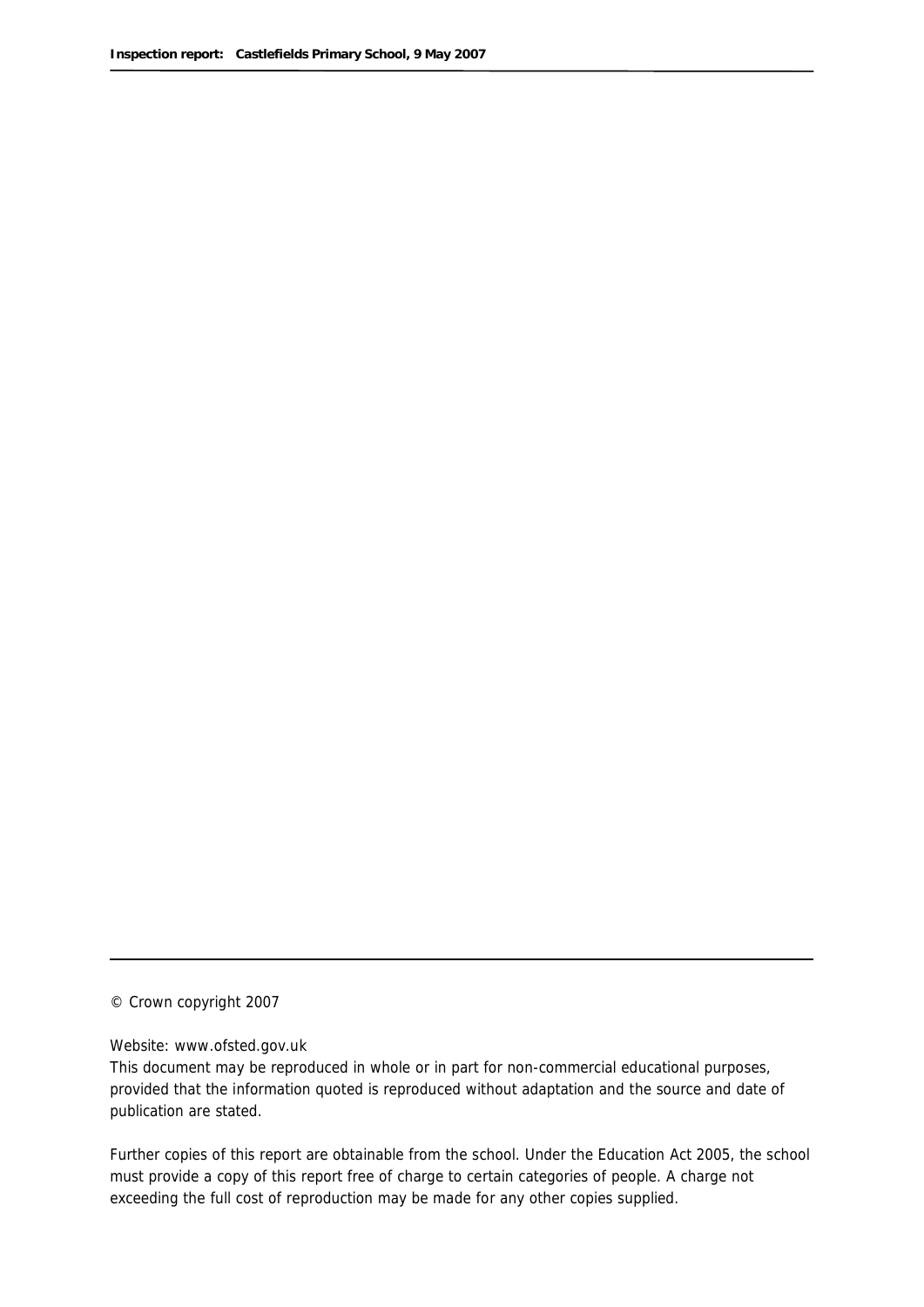## **Introduction**

The inspection was carried out by one Additional Inspector.

The inspector investigated the following issues: achievement and standards, personal development and well-being, teaching and learning, and care, guidance and support. Evidence was gathered from the school's self-evaluation (SEF), national published assessment data and the school's own assessment records, observation of the school at work, interviews with staff, governors and pupils, and the parents' questionnaires. Other aspects of the school's work were not investigated in detail, but the inspector found no evidence to suggest that the school's own grades, as given in its selfevaluation form, were not justified, and they have been included where appropriate in this report.

## **Description of the school**

Castlefields Primary School is an average-sized school which draws its pupils from the town of Bridgnorth and a number of outlying villages. The great majority of pupils are of White British heritage. The proportions of pupils entitled to free school meals and those with learning difficulties or disabilities are below average. The overall level of attainment when children join the school is above average. The school has its own Nursery which children attend in the mornings. Pupils in Years 3 to 6 are taught in mixed-age classes. A new headteacher took up her post in September 2006.

**Key for inspection grades**

| Grade 1 | Outstanding  |
|---------|--------------|
| Grade 2 | Good         |
| Grade 3 | Satisfactory |
| Grade 4 | Inadequate   |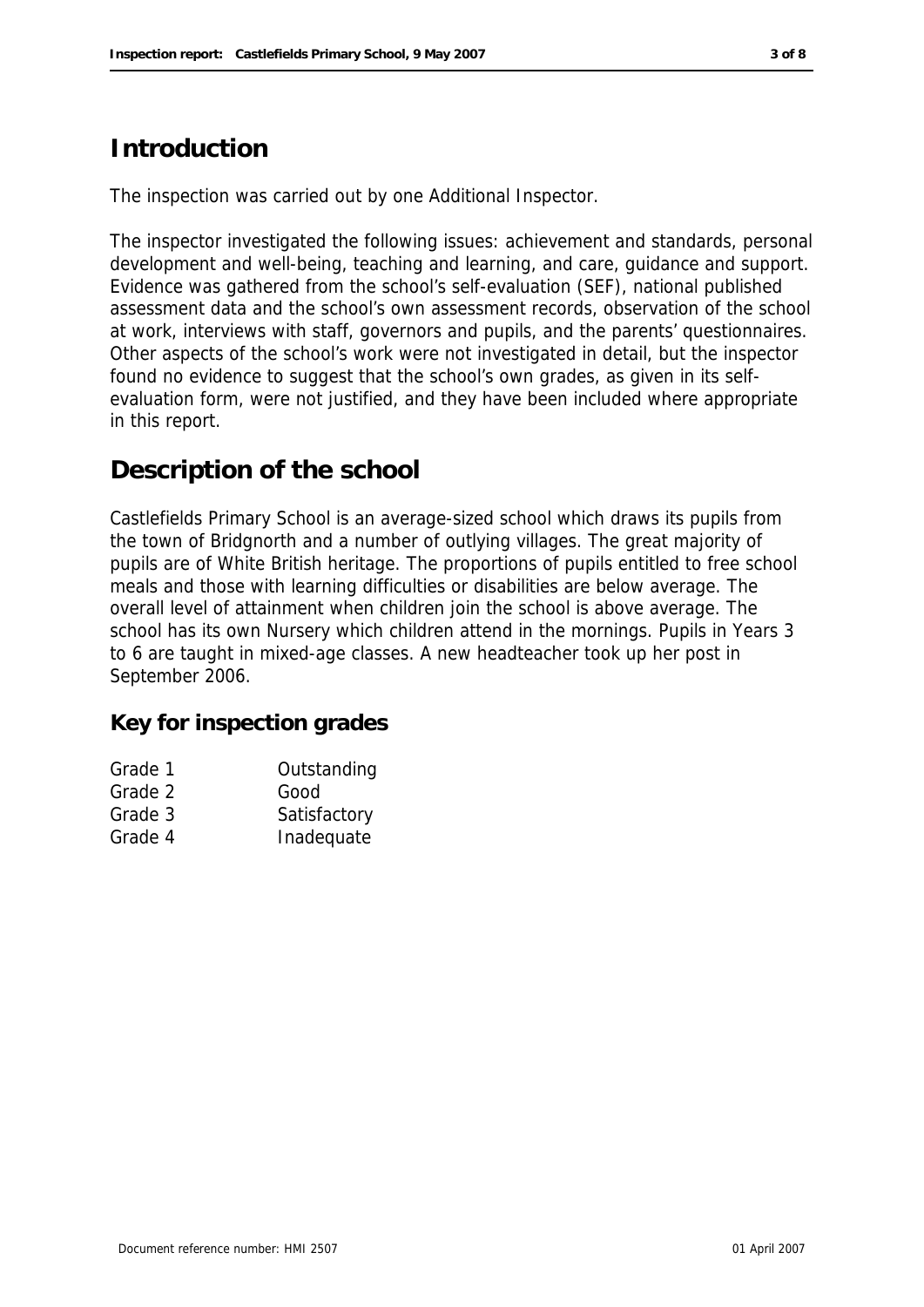## **Overall effectiveness of the school Grade: 2**

Castlefields Primary School is a good school where good quality teaching throughout the school enables pupils of all abilities to achieve well. Teachers build well on the above-average skills shown by many children when they enter the school so that, by the time they leave at the end of Year 6, standards are well above the national average and verging on those achieved by the top 10% of schools in the country. Performance in English, mathematics and science is equally strong, although the writing skills of some pupils lag a little behind other aspects of their work. These high standards come about because of the school's thorough approach to teaching and reinforcing all aspects of the curriculum, well-planned lessons, regular checking of pupils' progress and a well-ordered learning environment.

Good care, guidance and support contribute significantly to the pupils' good personal development and well-being. Excellent foundations for pupils' spiritual, moral, social and cultural development are laid in the Nursery and Reception classes, where children develop a really good awareness of what it means to live together as a community, whilst at the same time making responsible individual choices. Pupils clearly enjoy school. They participate enthusiastically in their lessons, and really appreciate the many trips, visitors and additional activities which are integral parts of a good curriculum. The forest school, recently established in a corner of the school grounds, provides an excellent, well-used and much-enjoyed outdoor environment for pupils' learning, which compensates in part for the lack of a dedicated outdoor learning area for children in the Reception class.

Pupils have a good understanding of what they need to do to lead healthy lifestyles and are pleased that the school now provides a healthier range of food choices at lunchtime. Despite the concerns of some parents over the openness of the school's site, the pupils have a good awareness of safe practices and really benefit from access to the large expanse of playing fields at breaktimes, where many hone their sporting skills, dream of future glory and keep fit at the same time. Relationships amongst the pupils and between pupils and staff are very good, as is pupils' behaviour throughout the school. Pupils have confidence in their teachers, whom they perceive to be friendly and helpful, and enjoy an environment which is almost entirely free from bullying or other forms of harassment. Parents particularly appreciate the friendly atmosphere of the school and the willingness and approachability of the staff. One parent, for example, wrote, 'We are delighted with the quality of teaching and how friendly and welcoming the school has been. It's a happy and friendly environment for everyone.'

Although there is scope for them to take on greater responsibility, pupils make a good contribution to the school community. For example, older pupils readily carry out helpful tasks around the school and help to look after younger pupils at breaktimes. Through activities such as their assistance with recycling schemes and their raising of funds for charity, they also make a positive contribution to the wider community. By the time pupils leave school, they are well prepared for the next stage of their education and have acquired important skills for the later world of work. They have good literacy, numeracy and information and communication technology (ICT) skills. They are articulate, polite, responsible and mature for their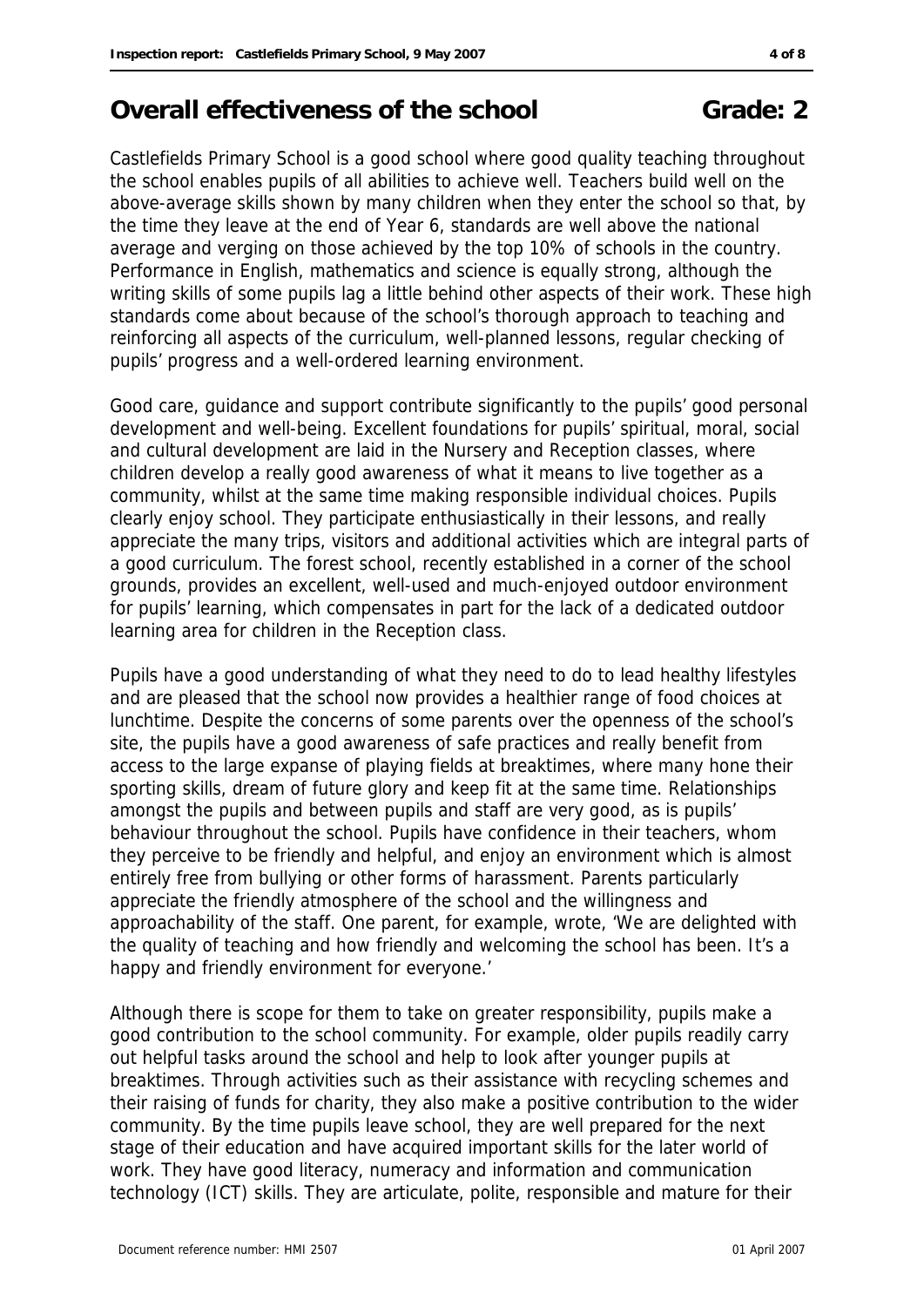age and have positive attitudes to work. The pupils really do embody the school's motto, 'Working together to achieve our best'.

This positive picture comes about because the school is led and managed well. Governors have a good overview of the school and are proactive in leading new initiatives, such as the development of the role of subject coordinators and exploring ways to improve provision for children in the Foundation Stage. The clear direction provided by the new headteacher has led to improvements in the quality of teaching. Staff work together well and are keen to be involved in new initiatives. The school's leaders have a good understanding of the school's strengths and what needs to be improved and have shown good capacity for further improvement through the action they have taken to improve such things as the quality of pupils' writing and provision for ICT.

So, what could the school do to enable these high-achieving pupils to be even better prepared for the future? Whilst staff provide thorough teaching, they do not always provide enough scope for pupils to develop real independence as learners or as contributors to the community. There are not enough opportunities for pupils to carry out extensive research, to complete more substantial open-ended assignments or to exercise their initiative when determining how to tackle an investigation or new project. Although one is about to be formed, there is currently no school council to provide a voice for pupils' views. Some of the tasks and worksheets pupils are given to complete, particularly those aimed at preparing them for tests, are mundane and lack challenge. Too much of the pupils' written work is returned with little comment from the teacher as to how it might be improved, and not enough time is provided for pupils to review their work in order to learn from their mistakes and make improvements. The school already has a very good base from which to develop pupils' creativity and independence and a greater level of challenge could turn pupils' achievement from good to outstanding.

## **What the school should do to improve further**

- Provide more opportunities for pupils to use their initiative and develop their independence both as learners and contributors to the school community.
- Ensure that all pupils are given even greater challenge through the learning activities provided for them and through the marking of their work.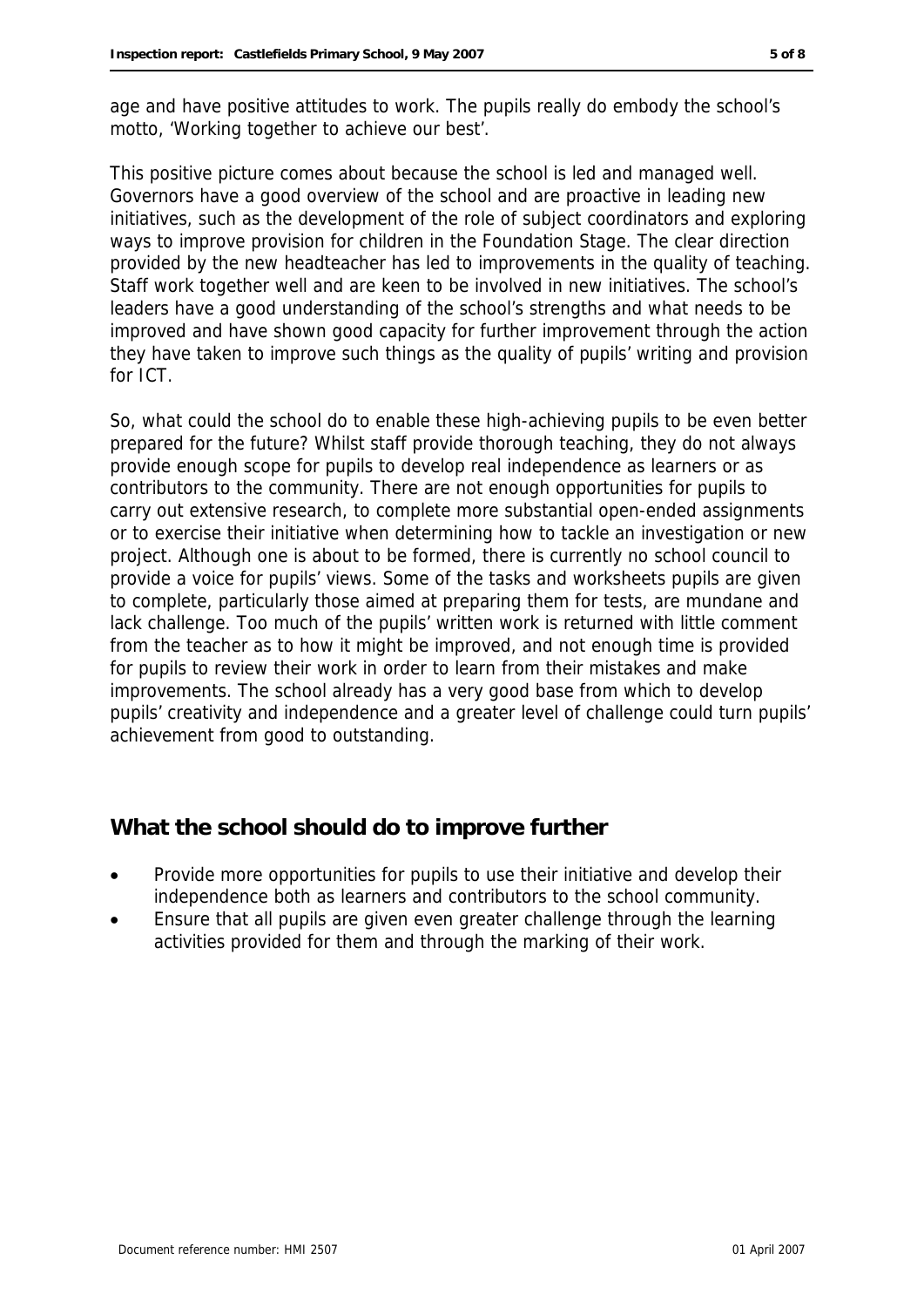**Any complaints about the inspection or the report should be made following the procedures set out in the guidance 'Complaining about inspections', which is available from Ofsted's website: www.ofsted.gov.uk.**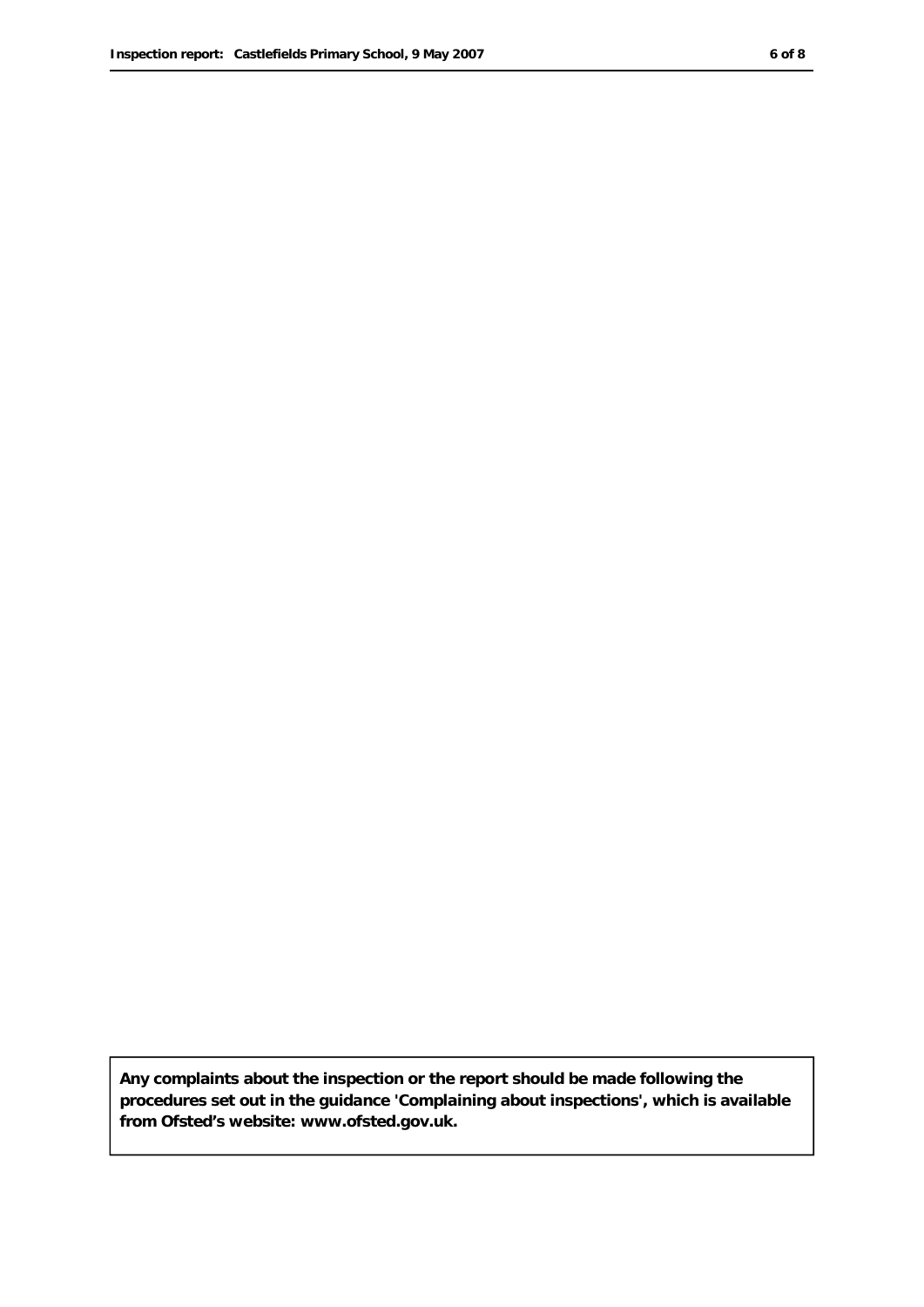## **Inspection judgements**

| School<br>Key to judgements: grade 1 is outstanding, grade 2 good, grade 3<br>satisfactory, and grade 4 inadequate. | Overall |
|---------------------------------------------------------------------------------------------------------------------|---------|
|---------------------------------------------------------------------------------------------------------------------|---------|

#### **Overall effectiveness**

| How effective, efficient and inclusive is the provision of education,<br>integrated care and any extended services in meeting the needs of<br>learners? | 2 |
|---------------------------------------------------------------------------------------------------------------------------------------------------------|---|
| The quality and standards in the Foundation Stage                                                                                                       |   |
| The capacity to make any necessary improvements                                                                                                         |   |

## **Achievement and standards**

| How well do learners achieve?      |  |
|------------------------------------|--|
| The standards' reached by learners |  |

### **Personal development and well-being**

| How good is the overall personal development and well-being of the<br>learners? | 2             |
|---------------------------------------------------------------------------------|---------------|
| The extent of learners' spiritual, moral, social and cultural development       | $\mathcal{P}$ |
| How well learners enjoy their education                                         | $\mathcal{P}$ |
| The extent to which learners adopt safe practices                               | $\mathcal{P}$ |
| The extent to which learners adopt healthy lifestyles                           | 2             |
| The extent to which learners make a positive contribution to the community      | 2             |
| How well learners develop workplace and other skills that will contribute to    |               |
| their future economic well-being                                                |               |

## **The quality of provision**

| How effective are teaching and learning in meeting the full range of<br>learners' needs?              |  |
|-------------------------------------------------------------------------------------------------------|--|
| How well do the curriculum and other activities meet the range of<br>needs and interests of learners? |  |
| How well are learners cared for, guided and supported?                                                |  |

#### **Leadership and management**

-

| How effective are leadership and management in raising<br>achievement and supporting all learners? | $\mathcal{P}$ |
|----------------------------------------------------------------------------------------------------|---------------|
| Do procedures for safeguarding learners meet current government<br>requirements?                   | Yes           |
| Does this school require special measures?                                                         | No            |
| Does this school require a notice to improve?                                                      | No            |

## **Annex A**

<sup>&</sup>lt;sup>1</sup> Grade 1 - Exceptionally and consistently high; Grade 2 - Generally above average, with none significantly below average; Grade 3 - Broadly average to below average; Grade 4 - Exceptionally low.